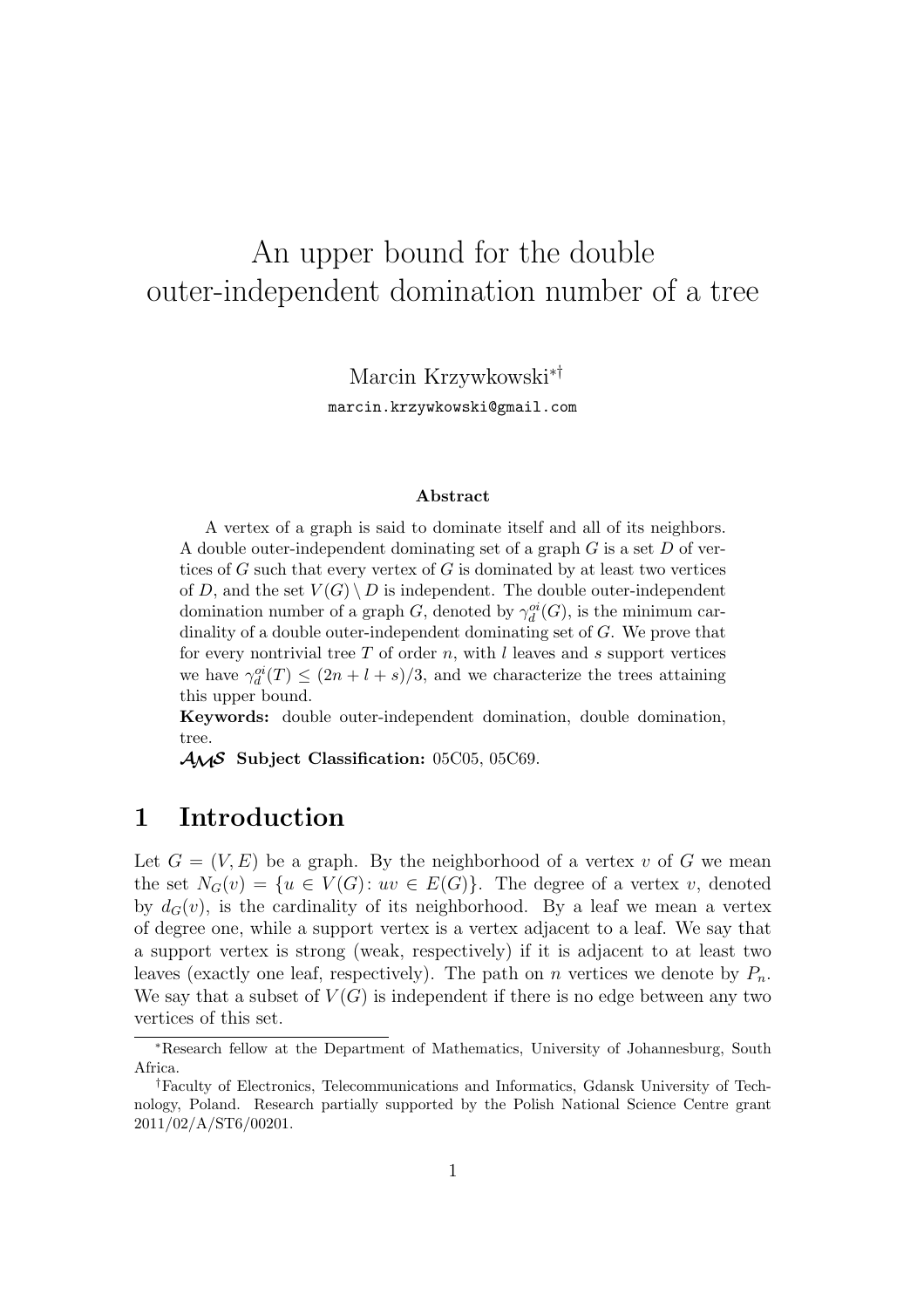A vertex of a graph is said to dominate itself and all of its neighbors. A subset  $D \subseteq V(G)$  is a dominating set of G if every vertex of G is dominated by at least one vertex of  $D$ , while it is a double dominating set of  $G$  if every vertex of  $G$  is dominated by at least two vertices of D. The domination (double domination, respectively) number of G, denoted by  $\gamma(G)$  ( $\gamma_d(G)$ , respectively), is the minimum cardinality of a dominating (double dominating, respectively) set of G. Double domination in graphs was introduced by Harary and Haynes [4], and further studied for example in [1, 3]. For a comprehensive survey of domination in graphs, see [5, 6].

A subset  $D \subseteq V(G)$  is a double outer-independent dominating set, abbreviated DOIDS, of G if every vertex of G is dominated by at least two vertices of  $D$ , and the set  $V(G) \setminus D$  is independent. The double outer-independent domination number of a graph G, denoted by  $\gamma_d^{oi}(G)$ , is the minimum cardinality of a double outer-independent dominating set of G. A double outer-independent dominating set of G of minimum cardinality is called a  $\gamma_d^{oi}(G)$ -set. The study of double outer-independent domination in graphs was initiated in [7].

A 2-dominating set of a graph  $G$  is a set  $D$  of vertices of  $G$  such that every vertex of  $V(G) \setminus D$  has at least two neighbors in D. The 2-domination number of G, denoted by  $\gamma_2(G)$ , is the minimum cardinality of a 2-dominating set of G. Blidia, Chellali, and Favaron [2] proved the following upper bound on the 2 domination number of a tree. For every nontrivial tree  $T$  of order  $n$  with  $l$  leaves we have  $\gamma_2(T) \leq (n+l)/2$ . They also characterized the extremal trees.

We prove the following upper bound on the double outer-independent domination number of a tree. For every nontrivial tree  $T$  of order  $n$ , with  $l$  leaves and s support vertices we have  $\gamma_d^{oi}(T) \leq (2n + l + s)/3$ . We also characterize the trees attaining this upper bound.

### **2 Results**

Since the one-vertex graph does not have a double outer-independent dominating set, in this paper, by a tree we mean only a connected graph with no cycle, and which has at least two vertices.

We begin with the following two straightforward observations.

**Observation 1** *Every leaf of a graph* G *is in every*  $\gamma_d(G)$ -set.

**Observation 2** *Every support vertex of a graph* G *is in every*  $\gamma_d(G)$ -set.

We show that if  $T$  is a nontrivial tree of order  $n$ , with  $l$  leaves and  $s$  support vertices, then  $\gamma_d^{oi}(T)$  is bounded above by  $(2n+l+s)/3$ . For the purpose of characterizing the trees attaining this bound we introduce a family  $\mathcal T$  of trees  $T = T_k$ that can be obtained as follows. Let  $T_1$  be a path  $P_3$  with leaves labeled x and z, and the support vertex labeled y. Let  $A(T_1) = \{x, y, z\}$ . Let  $H_1$  be a path  $P_2$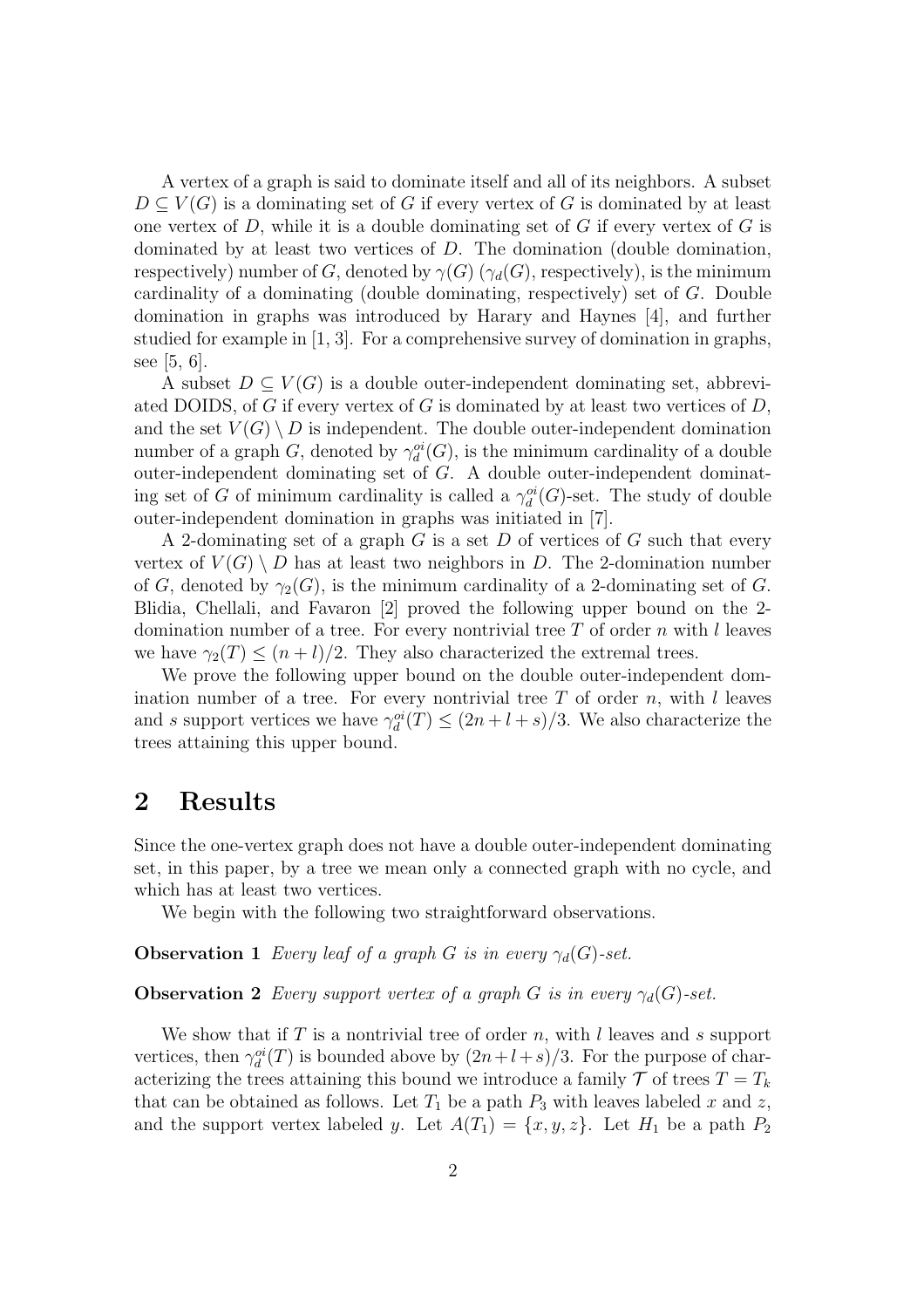with vertices labeled u and v. Let finally  $H_2$  be a path  $P_3$  with leaves labeled u and w, and the support vertex labeled v. If k is a positive integer, then  $T_{k+1}$  can be obtained recursively from  $T_k$  by one of the following operations.

- Operation  $\mathcal{O}_1$ : Attach a vertex, say z, by joining it to a support vertex of  $T_k$ . Let  $A(T_{k+1}) = A(T_k) \cup \{z\}.$
- Operation  $\mathcal{O}_2$ : Attach a vertex, say z, by joining it to a leaf of  $T_k$  adjacent to a strong support vertex. Let  $A(T_{k+1}) = A(T_k) \cup \{z\}.$
- Operation  $\mathcal{O}_3$ : Attach a copy of  $H_1$  by joining the vertex u to a vertex of  $T_k$  which is not a leaf and is adjacent to a support vertex. Let  $A(T_{k+1})$  $= A(T_k) \cup \{u, v\}.$
- Operation  $\mathcal{O}_4$ : Attach a copy of  $H_2$  by joining the vertex u to a leaf of  $T_k$ adjacent to a weak support vertex. Let  $A(T_{k+1}) = A(T_k) \cup \{v, w\}.$

We now prove that for every tree T of the family  $\mathcal{T}$ , the set  $A(T)$  defined above is a DOIDS of minimum cardinality equal to  $(2n + l + s)/3$ .

**Lemma 3** *If*  $T \in \mathcal{T}$ *, then the set*  $A(T)$  *defined above is a*  $\gamma_d^{oi}(T)$ *-set of size*  $(2n+l+s)/3.$ 

**Proof.** We use the terminology of the construction of the trees  $T = T_k$ , the set  $A(T)$ , and the graphs  $H_1$  and  $H_2$  defined above. To show that  $A(T)$  is a  $\gamma_d^{oi}(T)$ -set of cardinality  $(2n+l+s)/3$  we use the induction on the number k of operations performed to construct the tree T. If  $T = T_1 = P_3$ , then  $(2n+l+s)/3$  $= (6 + 2 + 1)/3 = 3 = |A(T)| = \gamma_d^{oi}(T)$ . Let  $k \ge 2$  be an integer. Assume that the result is true for every tree  $T' = T_k$  of the family  $T$  constructed by  $k-1$ operations. For a given tree T', let n' denote its order, l' the number of its leaves, and s' the number of support vertices. Let  $T = T_{k+1}$  be a tree of the family 7 constructed by k operations.

First assume that T is obtained from T' by operation  $\mathcal{O}_1$ . We have  $n = n' + 1$ ,  $l = l' + 1$  and  $s = s'$ . The vertex to which is attached z we denote by x. Let y be a leaf adjacent to x and different from z. By Observation 2 we have  $x \in A(T')$ . It is easy to see that  $A(T) = A(T') \cup \{z\}$  is a DOIDS of the tree T. Thus  $\gamma_d^{oi}(T) \leq \gamma_d^{oi}(T') + 1$ . Now let D be any  $\gamma_d^{oi}(T)$ -set. By Observations 1 and 2 we have  $z, y, x \in D$ . It is easy to see that  $D \setminus \{z\}$  is a DOIDS of the tree T'. Therefore  $\gamma_d^{oi}(T') \leq \gamma_d^{oi}(T) - 1$ . We now conclude that  $\gamma_d^{oi}(T) = \gamma_d^{oi}(T') + 1$ . We get  $\gamma_d^{oi}(T) = |A(T)| = |A(T')| + 1 = (2n' + l' + s')/3 + 1 = (2n - 2 + l - 1 + s)/3 + 1$  $=(2n+l+s)/3.$ 

Now suppose that T is obtained from T' by operation  $\mathcal{O}_2$ . We have  $n = n' + 1$ ,  $l = l'$  and  $s = s' + 1$ . The leaf to which is attached z we denote by x. By y we denote the neighbor of x other than z. By Observation 1 we have  $x \in A(T')$ .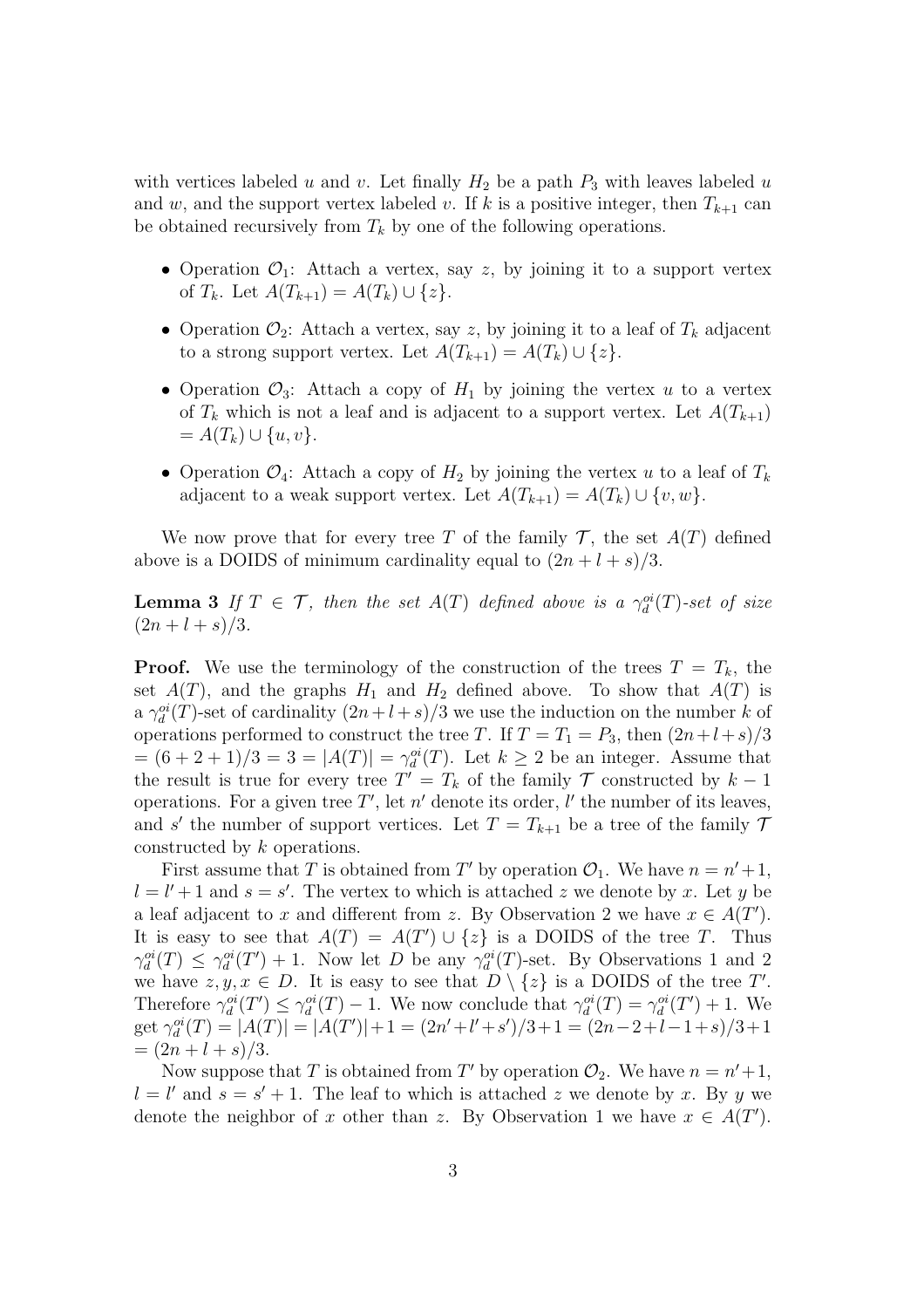It is easy to see that  $A(T) = A(T') \cup \{z\}$  is a DOIDS of the tree T. Thus  $\gamma_d^{oi}(T) \leq \gamma_d^{oi}(T') + 1$ . Now let D be any  $\gamma_d^{oi}(T)$ -set. By Observations 1 and 2 we have  $z, x, y \in D$ . It is easy to see that  $D \setminus \{z\}$  is a DOIDS of the tree T'. Therefore  $\gamma_d^{oi}(T') \leq \gamma_d^{oi}(T) - 1$ . We now conclude that  $\gamma_d^{oi}(T) = \gamma_d^{oi}(T') + 1$ . We get  $\gamma_d^{oi}(T) = |A(T)| = |A(T')| + 1 = (2n' + l' + s')/3 + 1 = (2n - 2 + l + s - 1)/3 + 1$  $=(2n+l+s)/3.$ 

Now assume that T is obtained from T' by operation  $\mathcal{O}_3$ . We have  $n = n' + 2$ ,  $l = l' + 1$  and  $s = s' + 1$ . The vertex to which is attached  $P_2$  we denote by x. Let y be a support vertex adjacent to x, and let z be a leaf adjacent to y. Obviously,  $A(T) = A(T') \cup \{u, v\}$  is a DOIDS of the tree T. Thus  $\gamma_d^{oi}(T) \leq \gamma_d^{oi}(T') + 2$ . Now let D be any  $\gamma_d^{oi}(T)$ -set. By Observations 1 and 2 we have  $v, z, u, y \in D$ . If  $x \in D$ , then it is easy to see that  $D \setminus \{u, v\}$  is a DOIDS of the tree T'. Now suppose that  $x \notin D$ . Let a denote a neighbor of x other than u and y. The set  $V(T) \setminus D$  is independent, thus  $a \in D$ . Let us observe that now also  $D \setminus \{u, v\}$ is a DOIDS of the tree  $T'$  as the vertex x is still dominated at least twice. Therefore  $\gamma_d^{oi}(T') \leq \gamma_d^{oi}(T) - 2$ . We now conclude that  $\gamma_d^{oi}(T) = \gamma_d^{oi}(T') + 2$ . We get  $\gamma_d^{oi}(T) = |A(T)| = |A(T')| + 2 = (2n' + l' + s')/3 + 2 = (2n - 4 + l - 1 + s - 1)/3 + 2$  $=(2n+l+s)/3.$ 

Now assume that T is obtained from T' by operation  $\mathcal{O}_4$ . We have  $n = n'+3$ ,  $l = l'$  and  $s = s'$ . The leaf to which is attached  $P_3$  we denote by x. By Observation 1 we have  $x \in A(T')$ . It is easy to see that  $D' \cup \{v, w\}$  is a DOIDS of the tree T. Thus  $\gamma_d^{oi}(T) \leq \gamma_d^{oi}(T') + 2$ . Now let us observe that there exists a  $\gamma_d^{oi}(T)$ -set that does not contain the vertex  $u$ . Let  $D$  be such a set. By Observations 1 and 2 we have  $w, v \in D$ . Observe that  $D \setminus \{v, w\}$  is a DOIDS of the tree T'. Therefore  $\gamma_d^{oi}(T') \leq \gamma_d^{oi}(T) - 2$ . We now conclude that  $\gamma_d^{oi}(T) = \gamma_d^{oi}(T') + 2$ . We get  $\gamma_d^{oi}(T) = |A(T)| = |A(T')| + 2 = (2n' + l' + s')/3 + 2 = (2n - 6 + l + s)/3 + 2$  $=(2n+l+s)/3.$  $\blacksquare$ 

We now establish the main result, an upper bound on the double outerindependent domination number of a tree together with the characterization of the extremal trees.

**Theorem 4** *If* T *is a tree of order* n*, with* l *leaves and* s *support vertices, then*  $\gamma_d^{\alpha i}(T) \leq (2n + l + s)/3$  *with equality if and only if*  $T \in \mathcal{T}$ *.* 

**Proof.** If  $\text{diam}(T) = 1$ , then  $T = P_2$ . We have  $\gamma_d^{oi}(T) = 2 < (4 + 2 + 2)/3$  $=(2n+l+s)/3$ . Now suppose that  $\text{diam}(T) \geq 2$ . Thus the order *n* of the tree  $T$  is at least three. The result we obtain by the induction on the number  $n$ . Assume that the theorem is true for every tree T' of order  $n' < n$ , with l' leaves and  $s'$  support vertices.

First suppose that some support vertex of T, say x, is strong. Let y and z be leaves adjacent to x. Let  $T' = T - y$ . We have  $n' = n - 1$ ,  $l' = l - 1$  and  $s' = s$ . Let D' be any  $\gamma_d^{oi}(T')$ -set. By Observation 2 we have  $x \in D'$ . It is easy to see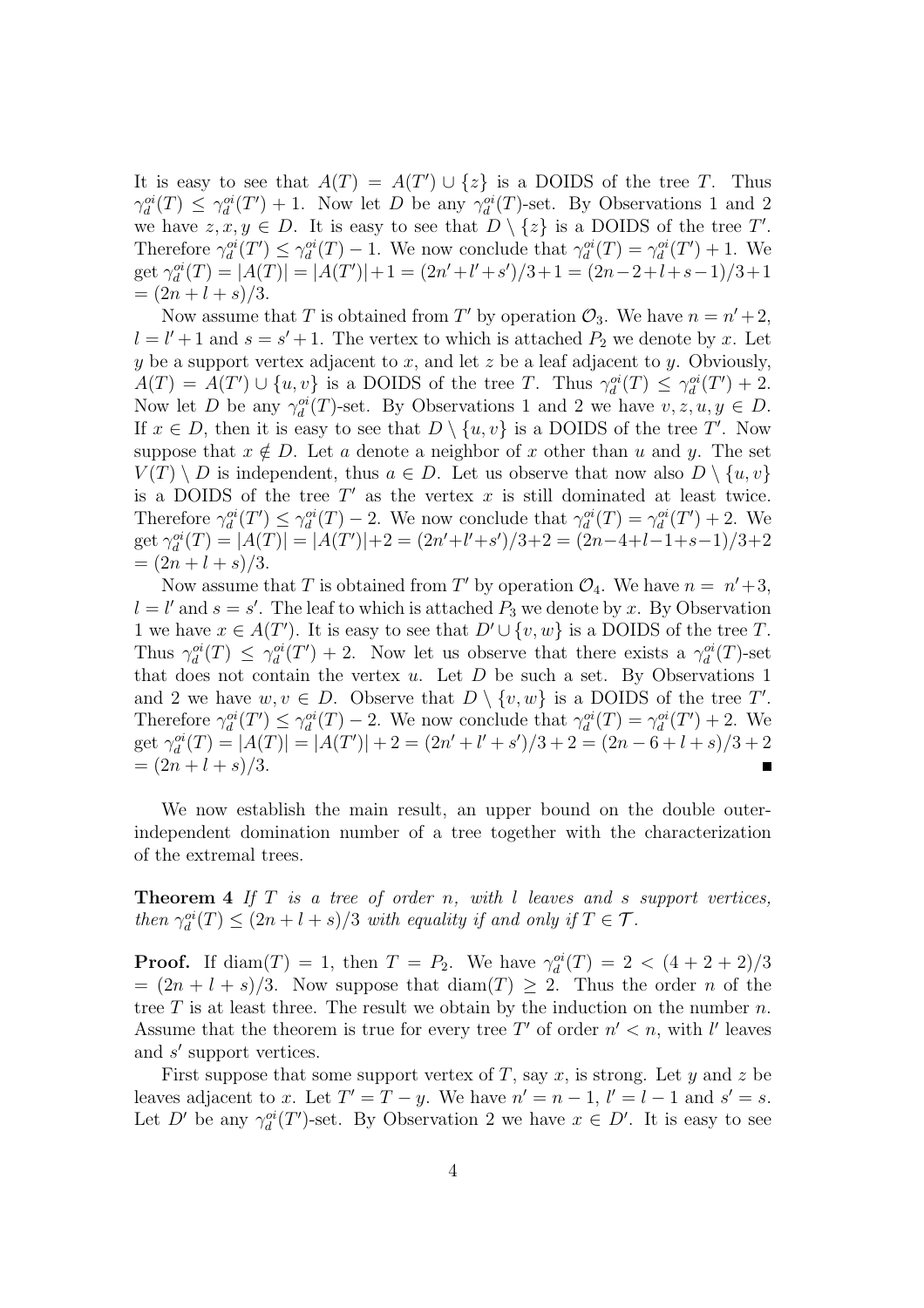that  $D' \cup \{y\}$  is a DOIDS of the tree T. Thus  $\gamma_d^{oi}(T) \leq \gamma_d^{oi}(T') + 1$ . We now get  $\gamma_d^{oi}(T) \leq \gamma_d^{oi}(T') + 1 \leq (2n' + l' + s')/3 + 1 = (2n - 2 + l - 1 + s)/3 + 1 = (2n + l + s)/3.$ If  $\gamma_d^{oi}(T) = (2n + l + s)/3$ , then obviously  $\gamma_d^{oi}(T') = (2n' + l' + s')/3$ . By the inductive hypothesis we have  $T' \in \mathcal{T}$ . The tree T can be obtained from T' by operation  $\mathcal{O}_1$ . Thus  $T \in \mathcal{T}$ . Henceforth, we can assume that every support vertex of  $T$  is weak.

We now root T at a vertex r of maximum eccentricity diam(T). Let t be a leaf at maximum distance from  $r$ , and let  $v$  be the parent of  $t$  in the rooted tree. If  $\text{diam}(T) \geq 3$ , then let u be the parent of v. If  $\text{diam}(T) \geq 4$ , then let w be the parent of u. If  $\text{diam}(T) \geq 5$ , then let d be the parent of w. By  $T_x$  let us denote the subtree induced by a vertex  $x$  and its descendants in the rooted tree T.

First suppose that  $d_T(u) > 3$ . Assume that among the children of u there is a support vertex, say  $x$ , different from  $v$ . The leaf adjacent to  $x$  we denote by y. Let  $T' = T - T_v$ . We have  $n' = n - 2$ ,  $l' = l - 1$  and  $s' = s - 1$ . Let D' be any  $\gamma_d^{oi}(T')$ -set. Obviously,  $D' \cup \{v, t\}$  is a DOIDS of the tree T. Thus  $\gamma_d^{oi}(T) \leq \gamma_d^{oi}(T') + 2$ . We now get  $\gamma_d^{oi}(T) \leq \gamma_d^{oi}(T') + 2 \leq (2n' + l' + s')/3 + 2$  $=(2n-4+l-1+s-1)/3+2=(2n+l+s)/3.$  If  $\gamma_d^{oi}(T)=(2n+l+s)/3$ , then  $\gamma_d^{oi}(T') = (2n' + l' + s')/3$ . By the inductive hypothesis we have  $T' \in \mathcal{T}$ . The tree T can be obtained from T' by operation  $\mathcal{O}_3$ . Thus  $T \in \mathcal{T}$ .

Now assume that some child of u, say x, is a leaf. Let  $T' = T - t$ . We have  $n' = n - 1$ ,  $l' = l$  and  $s' = s - 1$ . Let  $D'$  be any  $\gamma_d^{oi}(T')$ -set. By Observation 1 we have  $v \in D'$ . It is easy to see that  $D' \cup \{t\}$  is a DOIDS of the tree T. Thus  $\gamma_d^{oi}(T) \leq \gamma_d^{oi}(T') + 1$ . We now get  $\gamma_d^{oi}(T) \leq \gamma_d^{oi}(T') + 1 \leq (2n' + l' + s')/3 + 1$  $=(2n-2+l+s-1)/3+1=(2n+l+s)/3$ . If  $\gamma_d^{oi}(T)=(2n+l+s)/3$ , then  $\gamma_d^{oi}(T') = (2n' + l' + s')/3$ . By the inductive hypothesis we have  $T' \in \mathcal{T}$ . The tree T can be obtained from T' by operation  $\mathcal{O}_2$ . Thus  $T \in \mathcal{T}$ .

If  $d_T(u) = 1$ , then  $T = P_3 = T_1 \in \mathcal{T}$ . By Lemma 3 we have  $\gamma_d^{oi}(T) = (2n)$  $+(l + s)/3$ . Now consider the case when  $d_T(u) = 2$ . First assume that there is a child of w other than  $u$ , say  $k$ , such that the distance of w to the most distant vertex of  $T_k$  is three. It suffices to consider only the possibility when  $T_k$ is a path  $P_3$ . Let  $T' = T - T_u$ . We have  $n' = n - 3$ ,  $l' = l - 1$  and  $s' = s - 1$ . Let us observe that there exists a  $\gamma_d^{oi}(T')$ -set that does not contain the vertex k. Let D' be such a set. The set  $V(T') \setminus D'$  is independent, thus  $w \in D'$ . It is easy to observe that  $D' \cup \{v, t\}$  is a DOIDS of the tree T. Thus  $\gamma_d^{oi}(T) \leq \gamma_d^{oi}(T') + 2$ . We now get  $\gamma_d^{oi}(T) \leq \gamma_d^{oi}(T') + 2 \leq (2n' + l' + s')/3 + 2 = (2n - 6 + l - 1 + s - 1)/3 + 2$  $=(2n+l+s)/3-2/3<(2n+l+s)/3.$ 

Now suppose that w is adjacent to a leaf. Let  $T' = T - T_u$ . We have  $n' = n - 3$ ,  $l' = l - 1$  and  $s' = s - 1$ . Let D' be any  $\gamma_d^{oi}(T')$ -set. By Observation 2 we have  $w \in D'$ . It is easy to observe that  $D' \cup \{v, t\}$  is a DOIDS of the tree T. Thus  $\gamma_d^{oi}(T) \leq \gamma_d^{oi}(T') + 2$ . We now get  $\gamma_d^{oi}(T) \leq \gamma_d^{oi}(T') + 2 \leq (2n' + l' + s')/3 + 2$  $=(2n-6+l-1+s-1)/3+2=(2n+l+s)/3-2/3<(2n+l+s)/3$ . Henceforth, we can assume that  $w$  is not adjacent to any leaf.